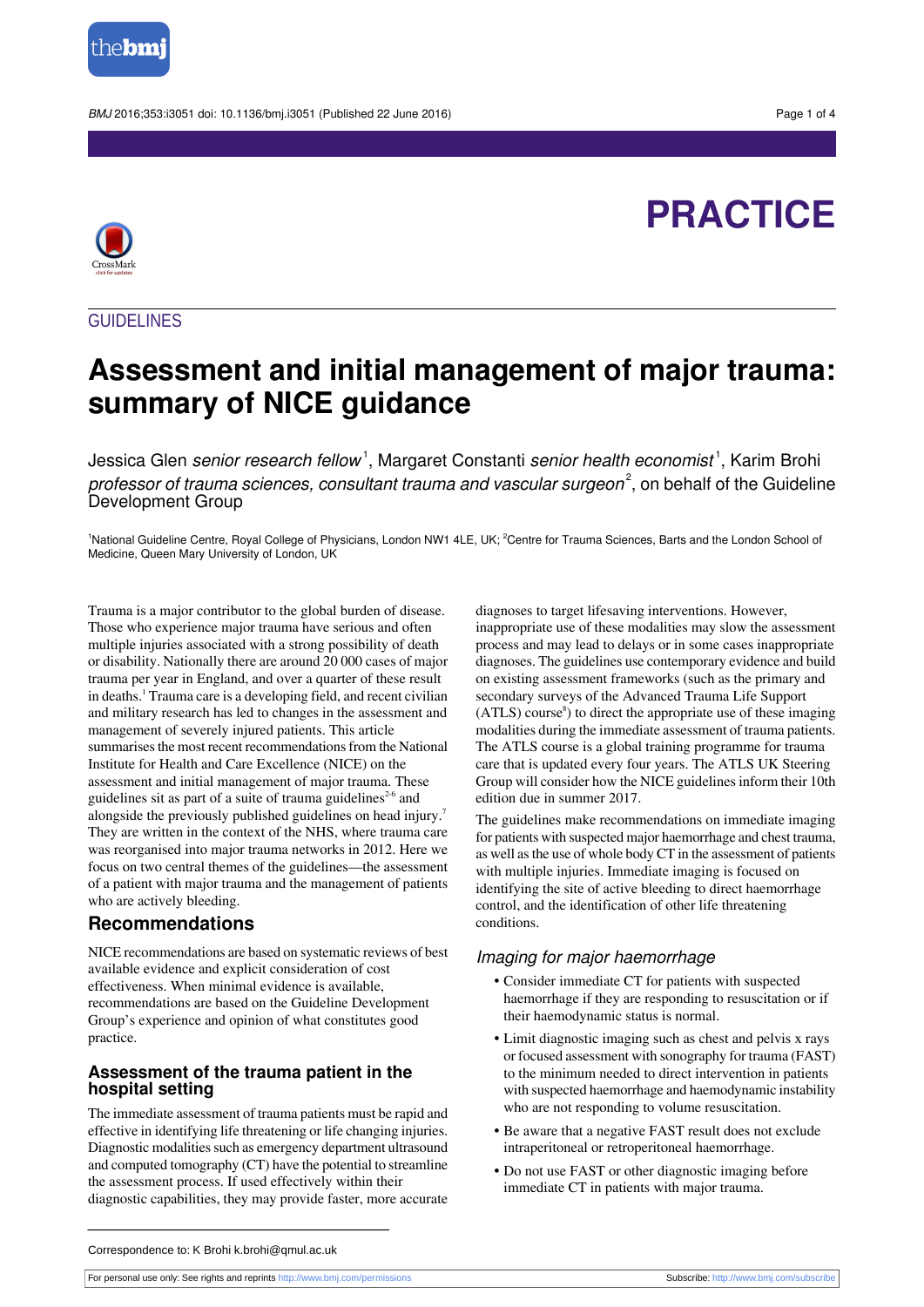#### **What you need to know**

- **•** Use direct pressure dressings, tourniquets, and pelvic bindersand move rapidly to damage control surgery or interventional radiology
- **•** With actively bleeding patients, allow permissive hypotension and use blood rather than clear intravenous fluids
- **•** Use whole body computed tomography (CT) in adults with blunt trauma and multiple injuries, but avoid unnecessary CT use, especially in children

#### **What's new in this guidance?**

- **•** The immediate use of CT differs by groups and ages of trauma patients
- **•** Avoid preliminary imaging when patients will undergo an immediate CT scan
- **•** Transfusion targets, blood product ratios, and avoidance of crystalloids during active bleeding

#### **Other topics covered in the NICE major trauma guideline**

While this article summarises the two central themes of the guideline (streamlined assessment of the major trauma patient in hospital and the management of patients who are actively bleeding), the guideline also provides recommendations on the following topics in the pre-hospital and hospital settings:

- **•** Airway management (including drug assisted rapid sequence induction)
- **•** Management of chest trauma (including open thoracostomy)
- **•** Anticoagulation reversal
- **•** Circulatory access
- **•** Damage control surgery
- **•** Reducing heat loss
- **•** Pain management
- **•** Documentation
- **•** Information and support for patients, family members, and carers
- **•** Training and skills of healthcare professionals within trauma networks
- **•** Do not use FAST as a screening modality to determine the need for a CT in patients with major trauma.

*[Based on low to very low quality diagnostic observational studies, and the experience and opinion of the Guideline Development Group (GDG)]*

#### Imaging for chest trauma

- **•** Consider immediate chest x ray and/or extended focused assessment with sonography for trauma (eFAST) as part of the primary survey to assess chest trauma in adults ( $\geq 16$ ) years old) with severe respiratory compromise.
- **•** Consider immediate CT for adults with suspected chest trauma without severe respiratory compromise who are responding to resuscitation or whose haemodynamic status is normal.

*[Based on low to very low quality diagnostic observational studies, and the experience and opinion of the GDG]*

- **•** Consider chest x ray and/or ultrasound for first line imaging to assess chest trauma in children (<16 years old).
- **•** Do not routinely use CT for first line imaging to assess chest trauma in children.

*[Based on low quality diagnostic observational studies, and the experience and opinion of the GDG]*

## Whole body CT of multiple injuries

**•** Use whole-body CT (consisting of a vertex-to-toes scanogram followed by a CT from vertex to mid-thigh) in adults ( $\geq$ 16 years) with blunt trauma and suspected multiple injuries. Patients should not be repositioned during whole body CT.

- **•** Use clinical findings and the scanogram to direct CT of the limbs in adults with limb trauma.
- **•** Do not routinely use whole body CT to image children (<16 years old). Use clinical judgement to limit CT to the body areas where assessment is needed.

*[Based on very low quality diagnostic observational studies, and the experience and opinion of the GDG]*

## **Management of major haemorrhage in the hospital setting**

Massive bleeding accounts for over a quarter of trauma deaths each year in England and Wales.<sup>9</sup> Deaths from haemorrhage occur rapidly, and teams must be focused on the early identification of bleeding and rapid effective haemostasis. Modern resuscitation focuses on providing volume resuscitation while protecting the body's ability to form stable blood clots. The guidelines focus on the assessment and management of those who are suspected of having active ongoing bleeding, either visible external bleeding or suspected or known internal bleeding, which constitutes a threat to life.

#### Dressings, tourniquets and pelvic binders

- **•** Use simple dressings with direct pressure to control external haemorrhage.
- **•** In patients with major limb trauma use a tourniquet if direct pressure has failed to control life threatening haemorrhage. *[Based on the experience and opinion of the GDG]*
- **•** In the pre-hospital setting, if active bleeding is suspected from a pelvic fracture after blunt high-energy trauma: **–** apply a purpose-made pelvic binder or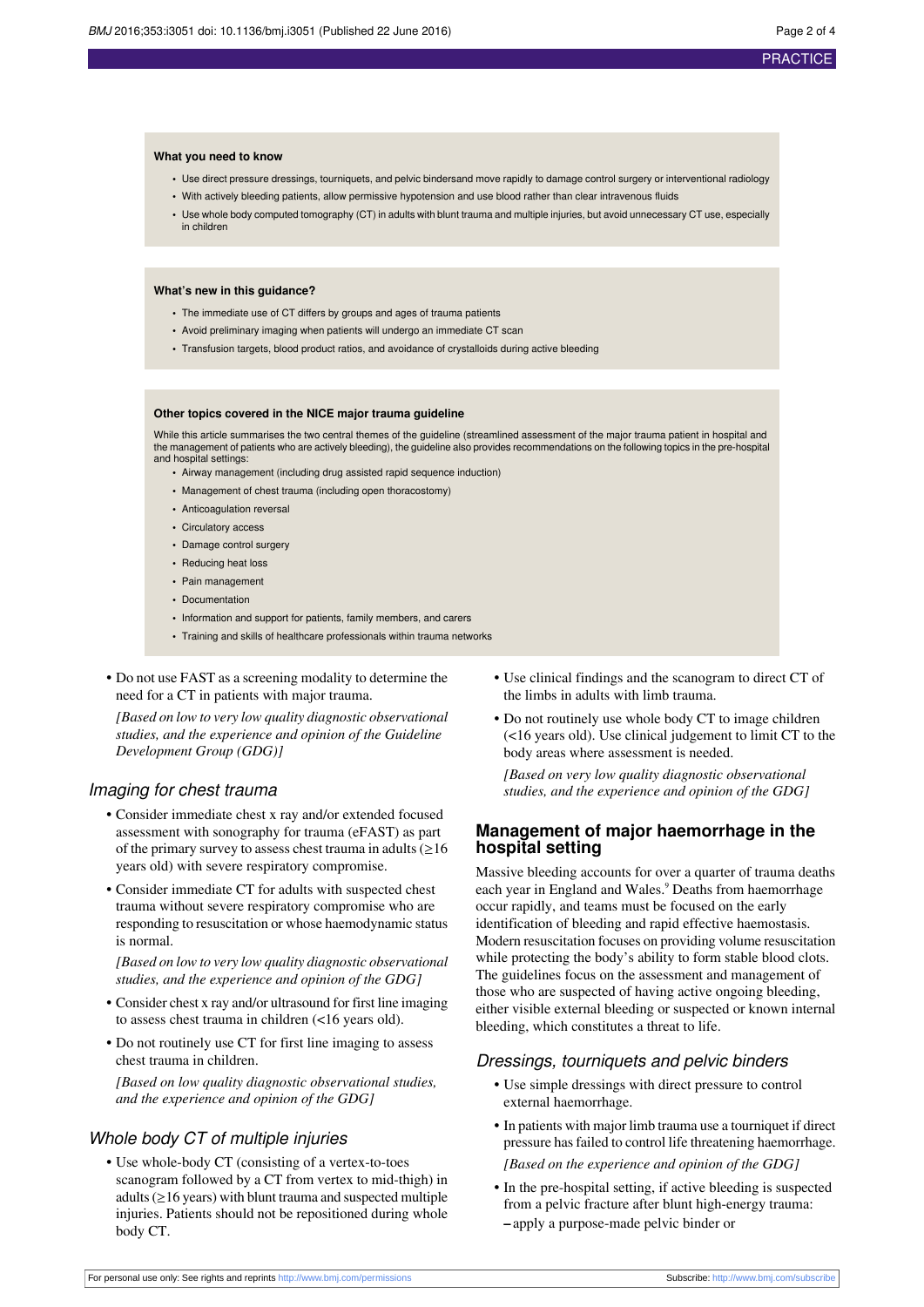**–** consider an improvised pelvic binder, but only if a purpose-made binder does not fit.

*[Based on very low quality observational cohort studies and the experience and opinion of the GDG]*

## Haemorrhage protocols

Major haemorrhage (or transfusion) protocols aim to rapidly and consistently deliver blood components to bleeding trauma patients.

- **•** Hospital trusts should have specific major haemorrhage protocols for adults ( $\geq 16$  years) and children (<16).
- **•** For patients with active bleeding, start with a fixed ratio protocol for blood components and change to a protocol guided by laboratory coagulation results at the earliest opportunity.

*[Based on a high quality randomised controlled trial, and the experience and opinion of the GDG]*

- **•** Use physiological criteria that include the patient's haemodynamic status and his or her response to immediate volume resuscitation to activate the major haemorrhage protocol.
- **•** Do not rely on a haemorrhagic risk tool applied at a single time point to determine the need for major haemorrhage protocol activation.

*[Based on very low quality observational cohort studies]*

## Haemostatic agents

Haemostatic agents may have a role to reduce or control bleeding. Tranexamic acid works by directly inhibiting clot breakdown, and its delayed use may be beneficial if there is evidence of hyperfibrinolysis (abnormally rapid clot breakdown), supported by blood tests such as D dimer and fibrinogen products.

- **•** Use intravenous tranexamic acid as soon as possible in patients with major trauma and active or suspected active bleeding.
- **•** Do not use intravenous tranexamic acid more than 3 hours after injury in patients with major trauma unless there is evidence of hyperfibrinolysis.

*[Based on high to low quality evidence from randomised controlled trials and economic evidence with potentially serious limitations and direct to partial applicability]*

## Volume resuscitation

These guidelines suggest high volume blood product resuscitation, avoiding the use of crystalloids and colloids in hospital. A restricted, or permissive approach to volume resuscitation involves accepting a lower blood pressure during active bleeding to reduce bleeding; and restricting fluid administration to avoid diluting the blood's clotting ability.

- **•** For patients with active bleeding, use a restrictive approach to volume resuscitation until definitive early control of bleeding has been achieved.
- **•** In hospital settings move rapidly to haemorrhage control, titrating volume resuscitation to maintain central circulation (central pulse or mean arterial pressure of 50 mm Hg) until control is achieved.
- **•** For patients who have haemorrhagic shock and a traumatic brain injury:
- **–** If haemorrhagic shock isthe dominant condition, continue restrictive volume resuscitation
- **–** If traumatic brain injury is the dominant condition, use a less restrictive volume resuscitation approach to maintain cerebral perfusion.

*[Based on low quality randomised controlled trials, and the experience and opinion of the GDG]*

- **•** In hospital settings do not use crystalloids for patients with active bleeding. See NICE guideline *Intravenous fluid therapy in adults in hospital* ([www.nice.org.uk/guidance/](http://www.nice.org.uk/guidance/CG174) [CG174\)](http://www.nice.org.uk/guidance/CG174) and the section on fluid resuscitation in the NICE guideline *Intravenous fluid therapy in children and young people in hospital* ([www.nice.org.uk/guidance/ng29](http://www.nice.org.uk/guidance/ng29)) for advice on tetrastarches.
- **•** For adults (≥16 years old) use a ratio of 1 unit of plasma to 1 unit of red blood cells to replace fluid volume.
- **•** For children (<16 years old) use a ratio of 1 part plasma to 1 part red blood cells and base the volume on the child's weight.

*[Based on high quality randomised controlled trials and low quality observational cohort studies]*

## Damage control surgery

Damage control surgery deals with the most life threatening aspects of patients' injuries, often temporary bleeding control. Once haemorrhage control is achieved and normal homeostasis restored, further, definitive surgeries may be carried out.

- Use damage control surgery in patients with haemodynamic instability who are not responding to volume resuscitation.
- **•** Consider definitive surgery in patients with haemodynamic instability who are responding to volume resuscitation.
- **•** Use definitive surgery in patients whose haemodynamic status is normal.

*[Based on the experience and opinion of the GDG]*

## Interventional radiology

- **•** Use interventional radiology techniques in patients with active arterial pelvic haemorrhage unless immediate open surgery is needed to control bleeding from other injuries.
- **•** Consider interventional radiology techniques in patients with solid organ (spleen, liver, or kidney) arterial haemorrhage.
- **•** Consider a joint interventional radiology and surgery strategy for arterial haemorrhage that extends to surgically inaccessible regions.
- Use endovascular stent grafts in patients with blunt thoracic aortic injury.

*[Based on low quality evidence from observational cohort studies]*

## **Implementation**

Major trauma systems around the world regionalise care into major trauma networks that include specialist major trauma centres for the most severely injured patients, trauma units (or a tiered system of lower level trauma centres) for all except the most severe trauma patients, and prehospital providers. Many of the recommendations in this NICE guidance are already established practice and, as such, the facilities, resources, and expertise are already available. Work may be needed to ensure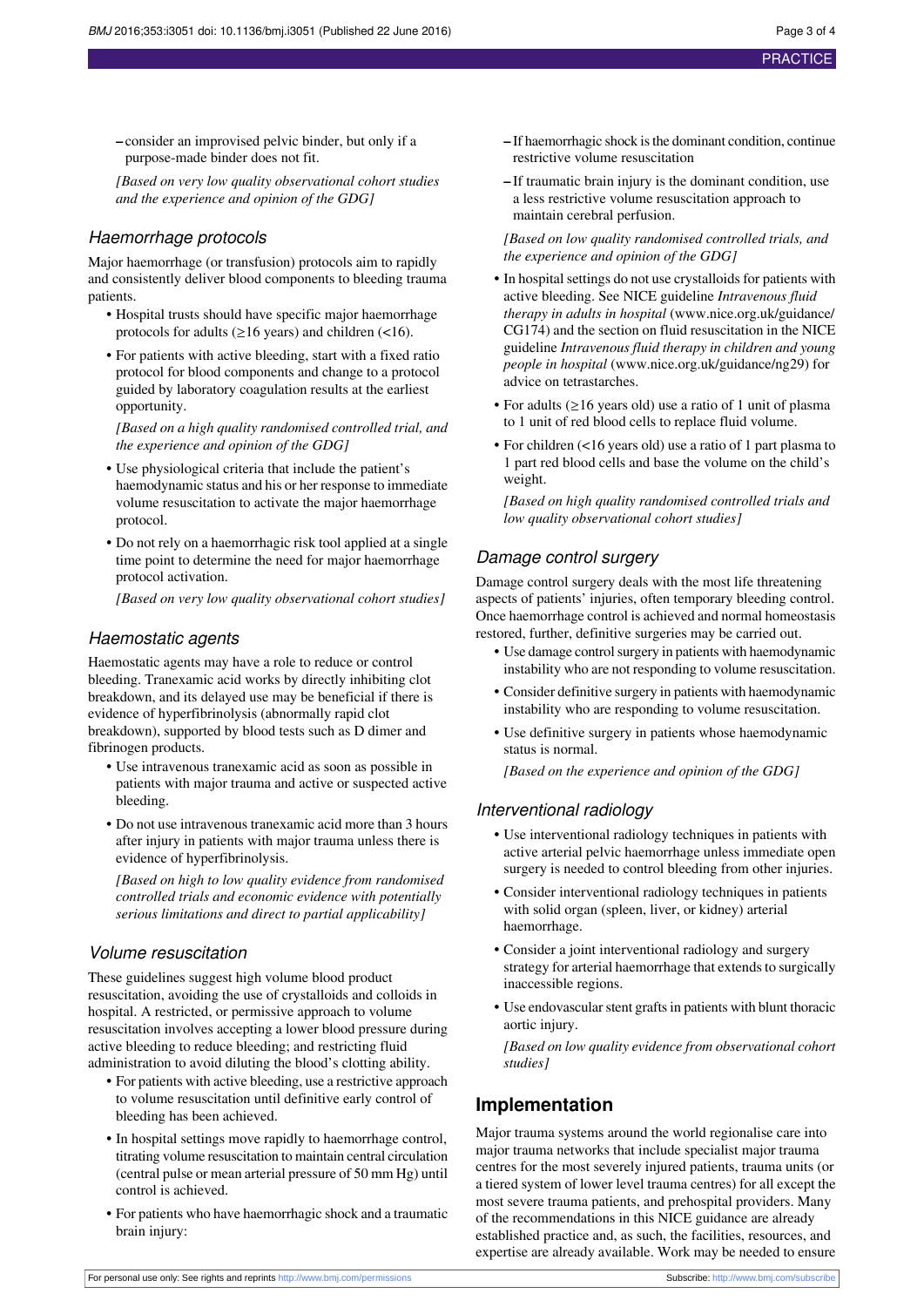consistent practices for all patients, across all providers, at all times of day and night.

Transfusion practice is already part of many major haemorrhage protocols, but it can be delivered inconsistently.

Multidisciplinary groups meeting together and reviewing cases may ensure that blood products are delivered rapidly and consistently, while avoiding waste and over-transfusion.

These guidelines confirm the place of interventional radiology services as integral to haemorrhage control for some injuries, such as pelvic trauma. In the UK, such services are part of the national service specification for major trauma, but there is variation in their provision, and between in-hours and out-of-hours services. Trusts and providers might consider the same standards as emergency surgery in terms of access and provision.

Further information on implementation tools provided by NICE can be found at www.nice.org.uk/guidance/ng39/resources and www.nice.org.uk/guidance/ng40/resources

The members of the Guideline Development Group were: Karim Brohi (chair), Chris Fitzsimmons, Simon Hughes, Heather Jarman, Richard Lee, Simon McPherson, Kevin Morris, James Piercy, David Skinner, Graham Stiff, Paul Wellman, and Nick Welch. Expert group members were: David Christmas, Judith Foster, Nathan Griffiths, Jennifer Hough, Michael Ingram, Gabrielle Lomas, Madeleine Sampson, Beverly Snaith, Thirumoorthy Samy Suresh Kumar, Laura Toplis, and Steve Wiltshire. Project executive team members overlooking all five guidelines in the trauma suite were: John Borthwick, Karim Brohi, Lynda Brown, Chris Fitzsimmons, Bob Handley, Simon Hughes, Heather Jarman, Fiona Lecky, Richard Lee, Iain McFadyen, David Skinner (chair), Graham Stiff, and Nick Todd. The technical team at the National Guideline Centre included Alex Allen, Nina Balachander, Ian Bullock, Peter Cain, Margaret Constanti, Caroline Farmer, Jessica Glen, Rhosyn Harris, Kate Kelley,

Amy Kelsey, Frank O'Neill, Liz Pearton, Mark Perry, Vicki Pollit, Julie Robinson, Carlos Sharpin, and Sharon Swain.

Contributors JG drafted the summary, and all authors were involved in writing further drafts and reviewed and approved the final version for publication. KB is the guarantor.

Funding The National Guideline Centre was commissioned and funded by the National Institute for Health and Care Excellence to write this summary.

Competing interests: We declare the following interests based on NICE's policy on conflicts of interests (available at [www.nice.org.uk/Media/](http://www.nice.org.uk/Media/Default/About/Who-we-are/Policies-and-procedures/code-of-practice-for-declaring-and-managing-conflicts-of-interest.pdf) [Default/About/Who-we-are/Policies-and-procedures/code-of-practice](http://www.nice.org.uk/Media/Default/About/Who-we-are/Policies-and-procedures/code-of-practice-for-declaring-and-managing-conflicts-of-interest.pdf)[for-declaring-and-managing-conflicts-of-interest.pdf\)](http://www.nice.org.uk/Media/Default/About/Who-we-are/Policies-and-procedures/code-of-practice-for-declaring-and-managing-conflicts-of-interest.pdf): KB provides consultancy to Sangart, CSL Behring, and Haemonetics. KB has received unrestricted research grants from Astra-Zeneca, Haemoetics, and TEM International. The authors' full statements can be viewed at [www.bmj.com/content/bmj/353/bmj.i3051/related#datasupp](http://www.bmj.com/content/bmj/353/bmj.i3051/related#datasupp).

Provenance and peer review: Commissioned; not externally peer reviewed.

- 1 National Audit Office. Major trauma care in England. National Audit Office, 2010.<br>2 National Institute for Health and Care Excellence. Fractures (complex): assessme
- National Institute for Health and Care Excellence. Fractures (complex): assessment and management (NICE guideline 37). 2016. [www.nice.org.uk/guidance/ng37.](http://www.nice.org.uk/guidance/ng37)
- 3 National Institute for Health and Care Excellence. Fractures (non-complex): assessment and management (NICE guideline 38), 2016. [www.nice.org.uk/guidance/ng38.](http://www.nice.org.uk/guidance/ng38)
- 4 National Institute for Health and Care Excellence. Major trauma: assessment and initial management (NICE guideline 39). 2016. [www.nice.org.uk/guidance/ng39.](http://www.nice.org.uk/guidance/ng39)
- 5 National Institute for Health and Care Excellence. Major trauma: service delivery (NICE guideline 40). 2016. [www.nice.org.uk/guidance/ng40.](http://www.nice.org.uk/guidance/ng40)
- 6 National Institute for Health and Care Excellence. Spinal injury: assessment and initial
- management (NICE guideline 41). 2016. [www.nice.org.uk/guidance/ng41.](http://www.nice.org.uk/guidance/ng41) 7 National Institute for Health and Care Excellence. Head injury: assessment and early management (NICE clinical guideline 176). 2014. [www.nice.org.uk/guidance/cg176](http://www.nice.org.uk/guidance/cg176)
- 8 Advanced Trauma Life Support (ATLS) program for doctors . 9th ed. American College of Surgeons Committee on Trauma, 2012.
- 9 Stanworth SJ, Davenport R, Curry N, et al. Mortality from trauma haemorrhage and opportunities for improvement in transfusion practice. Br J Surg 2016;103:357-65. [doi:10.](http://dx.doi.org/doi:10.1002/bjs.10052) [1002/bjs.10052](http://dx.doi.org/doi:10.1002/bjs.10052) [pmid:26841720.](http://www.ncbi.nlm.nih.gov/pubmed/?term=26841720)

Published by the BMJ Publishing Group Limited. For permission to use (where not already granted under a licence) please go to [http://group.bmj.com/group/rights-licensing/](http://group.bmj.com/group/rights-licensing/permissions) [permissions](http://group.bmj.com/group/rights-licensing/permissions)